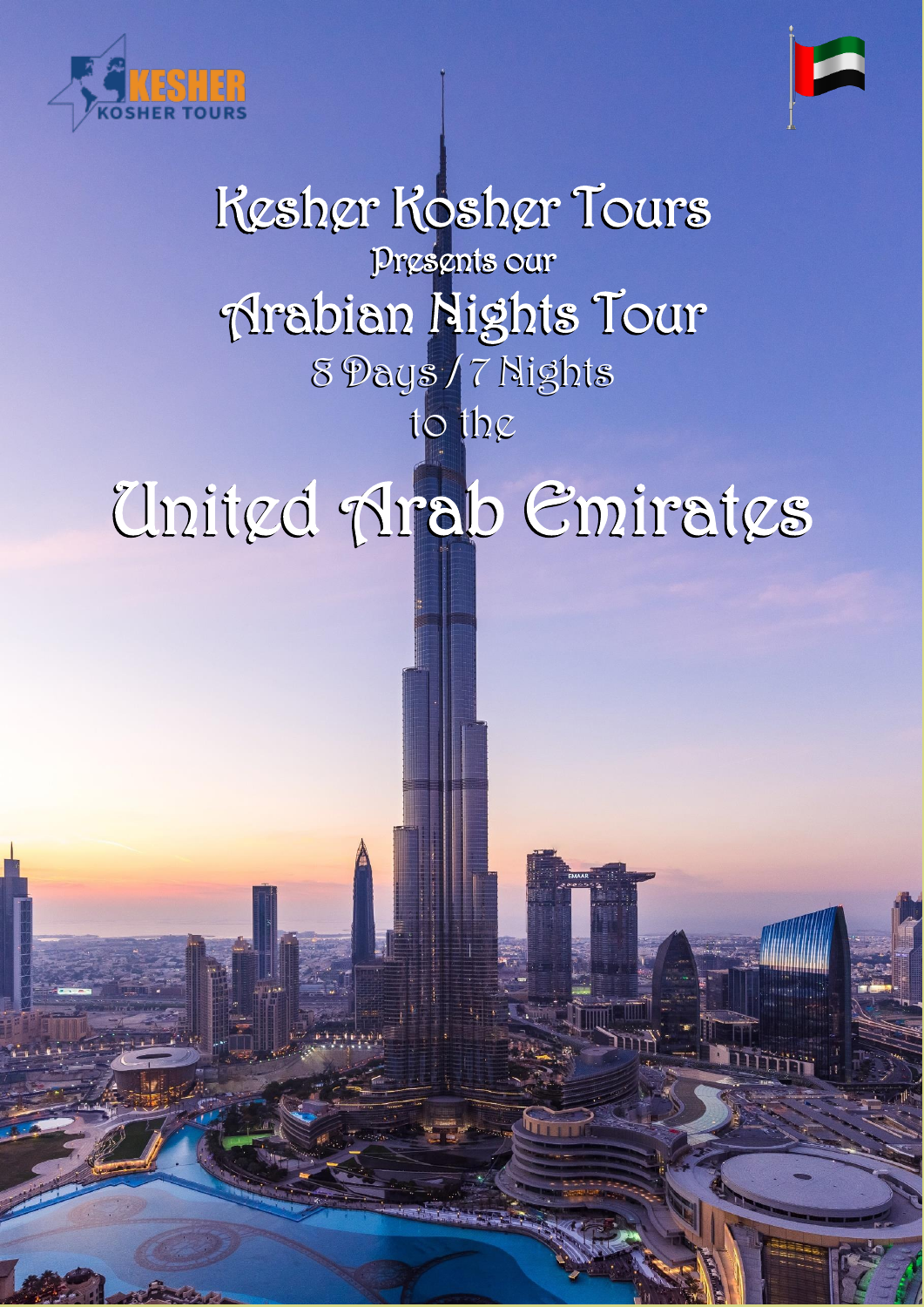**The biggest, the most expensive, the most grandiose, the most innovative (with a place of honor for camels) Kesher Kosher Tours has opened the gates to the United Arab Emirates with 8 days of kosher travel to this magical and glamorous world.**

### **"We are the first and only company that has sent to the UAE both a rabbi and an expert guide to prepare the infrastructure for our trips"**

**The word "Emirates" has become the most widely spoken word in Israel since the "Abraham Accord" - the moving announcement of the normalization of relations between Israel and the United Arab Emirates on August 13, 2020. Israel's relations with these principalities are currently emerging from the shadows, and shortly we'll enjoy direct flights and trips that were once just imaginary.**

**Some 17 million tourists visited the Emirates in 2019, enjoying a destination that attracts the rich and famous from all over the world and offers a fascinating combination of desert landscape and Mediterranean atmosphere, combining camels and high-tech and innovation, futuristic sites and most importantly, luxury and splendor all over.**

**The UAE is one of the richest countries in the world and the second largest economy in the Arab world after Saudi Arabia. The country sits on huge oil reserves with the highest revenues in the world - no less than \$ 1.2 trillion (!) - that are currently being invested more and more in hightech. You can see the results of the huge mountain of cash that the emirates have in our eight dream days of touring in four emirates: Abu Dhabi, Dubai, and Ras al Khaimah.**

**On the Dubai City website, you will find the following statement: OUR VISION IS TO MAKE DUBAI THE HAPPIEST CITY ON EARTH OVER THE PAST 40 YEARS Those are not just words. Dubai, the second largest city in the Emirates, is not only a world-class construction and architecture, and not just an international business center, rolling in billions of dollars, but also an international fashion capital. It's a dazzling hub of wealth and glamor, with huge skyscrapers, glittering malls, artificial islands in the middle of the sea and even a ski resort in the desert.**

**Abu Dhabi is the largest and the capital of the Emirates, and also the richest city in the world. The emirate of Abu Dhabi stretching over 87% of the UAE's territory is home to government institutions. Two-thirds of the UAE's wealth comes from Abu Dhabi, which is also considered a more cultural city, with museums, mosques and some of the most beautiful in the Muslim world - ones we have not been exposed to. Add to that theme parks, attractions and of course luxury malls.**

**Ras Al Khaimah, the fourth largest of the Emirates, lies on the northern tip of the Arabian Peninsula and borders on its north with Musandam in the Sultanate of Oman. It's the highest of the Emirates, as we see from it's name Ras Al Khaimah – The Peak of the Tent in English. It is home to Jebel Jais, the highest mountain in the Emirates, close to 2,000 meters (6560 feet) above sea level. Ras Al Khaimah combines fascinating culture and history together with spectacular nature scenery.**

**A traveler in Abu Dhabi, Dubai and Ras al-Khaimah will realize pretty quickly that the UAE isn't just another Muslim country. The three Emirates are not only thriving tourism hubs, but also a symbol of innovation and progress expressing in every corner the ambition of its leaders to brand them as futuristic cities, with branches of leading universities, and welcoming global tourism and international investment.**

**Only some 10% of the residents of the UAE are Emirati citizens. The rest are foreign, permanent or temporary residents, mainly construction workers, and those employed in tourism, housekeeping and more. Add to them international businessmen, branch employees and leading international companies living here, among them quite a few Israelis. Abu Dhabi and Dubai**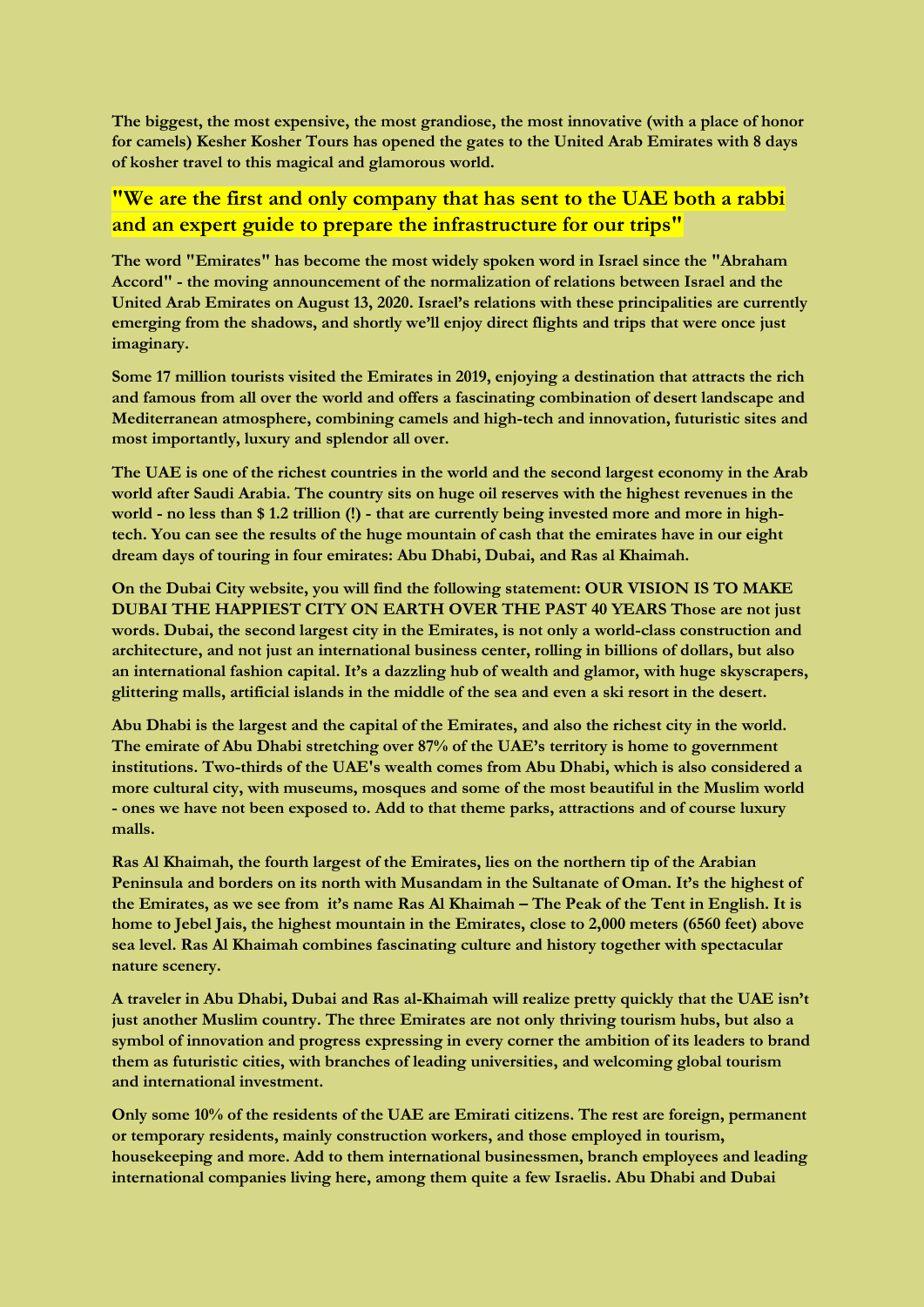**have small Jewish communities who gather for prayers on Shabbat and holidays, and recently o local Jewish couple celebrated the first brit milah of a son born in the UAE.**

**Despite the abundance, progress and innovation, the UAE has not for a moment forgotten its traditions and heritage. The Emiratis cherish their camels that have served their ancestors for many generations, and are today part of local folklore. Dubai holds camel races and even camel beauty contests -and these also roll in millions. Dubai is the only city in the world with a Camel Hospital where dromedaries receive exclusive treatments and surgery, using the most advanced veterinary technologies in the world!**

#### **ITINERARY**

#### **Day 1: Tuesday: Arrival to Dubai**

Arrival to Dubai, one of the seven emirates that make up the UAE. Dubai, which began as an insignificant fishing village, is now a major tourist destination in the Middle East that combines MiddleEastern exoticism and international relaxation and entertainment. We'll meet the tour guide at the hotel.

**Day 2: Wednesday: Dubai, the Old City, Dubai Frame, Dubai Mall, Burj Khalifa, Dinner Cruise** After breakfast, we'll start our visit in the Old City of Dubai. We'll embark on a walking tour of the Bastakiya quarter and visit the textile market. We'll cross Dubai Creek on an Abra water taxi and make our way to visit the Gold Market and the Spice Market. From there we'll continue to the Dubai Frame, a wonderful addition to Dubai's impressive collection of architectural wonders. The Frame lives up to its name – it's 150m high and 100m wide. We'll ascend to the top and walk across the glass floor as we see both old and new Dubai from either side of the frame. Then it's on to Dubai Mall, the largest mall in the world, spread over 1,124,000 square meters! It also has an aquarium, karting races, futuristic park and virtual reality park as well as all the shops you can just think of. We'll visit the Aquarium and Underwater Zoo, and then before sunset we'll ascend to 124<sup>th</sup> floor of the Burj Khalifa, the tallest building in the world. From there we'll be able to see the whole area from the Persian Gulf to the desert. Afterwards we'll head back down to watch the water fountains show at Dubai Mall Lake. And for a perfect ending tothe day, we'll enjoy a fabulous kosher dinner cruise on Dubai Creek as we sail among the amazing, dazzling skyscrapers of this wonder in the desert.

#### **Day 3: Thursday: Dubai – Al Ain – Abu Dhabi**

Today we'll make our way to the Old City of El Ain, the second largest city in Abu Dhabi and the fourth in the UAE. The city is located east of Abu Dhabi, near the border between the United Arab Emirates and Oman. There are 17 cultural sites in the vicinity of the city which was declared a World Heritage Site in 2011. We'll start with a visit to the oasis of the city, an orchard of palm trees, which in the past were ofgreat importance to the city. Today, the site preserves the way of growing the trees but mostly the irrigation methods of those days. We'll continue to the picturesque fortress of Al Jahili which was established in 1891 to protect the city and the desert roads leading to and from it. We'll end our visit at the camel market, the largest in the United Arab Emirates. In the afternoon we'll drive to Abu Dhabi, thelargest and richest city among the Emirates, and also the capital of the Union. We'll visit the beautiful Abu Dhabi Mosque, where we'll witness Islamic architecture at its best.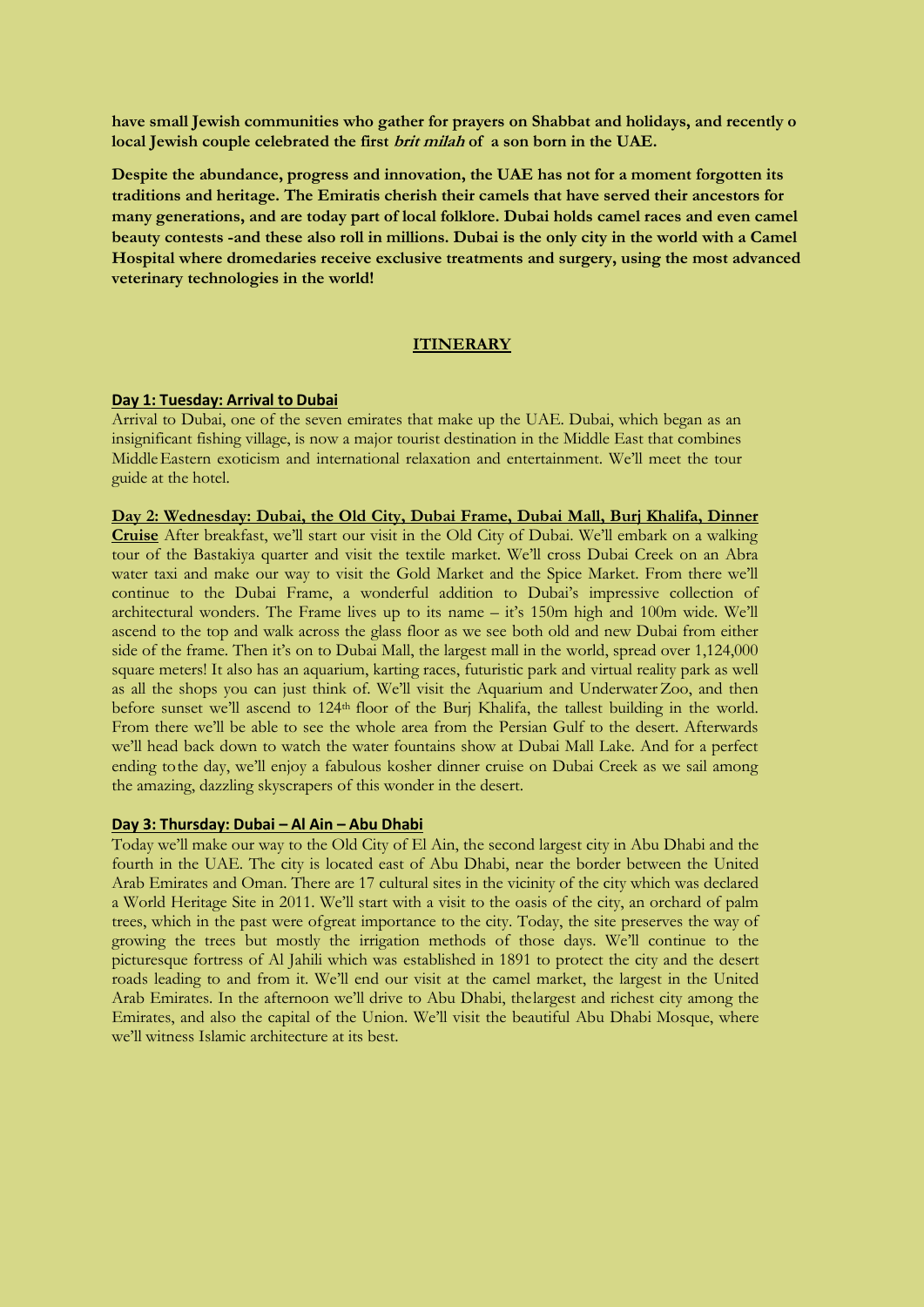#### **Day 4: Friday: Abu Dhabi – Dubai**

After breakfast, we'll tour the city of Abu Dhabi. We'll visit Al Husan Fortress, the ancestral home of theal Nahyan tribe, the symbol and heart of Abu Dhabi. We will also visit the Louvre Museum located on Sa'adiat Island. The museum has 8000 sq.m. of galleries, which will interest everyone. The museum houses a Bible written in Yemen in 1498. We will end with a panoramic tour of Yas Island, known as theOrlando of the Middle East. It's absolutely amazing. At the end of the visit, we'll return to Dubai and prepare for Shabbat.

#### **Day 5: Shabbat: Dubai, Global Village**

As usual on our tours, Shabbat is a day at leisure. We'll daven together, have a wonderful kiddush and lunch, be able to stroll along the marina, lie by the pool, relax, read and enjoy. On Saturday Night we'll go out to the Global Village, one of the largest tourism, leisure and entertainment projects on the planet, which contains pavilions of 75 countries around the world and includes souvenir shops, music performances and a fireworks show.

#### **Day 6: Sunday: Dubai, Palm Jumeira, Etihad Museum, Desert Safari**

After breakfast, we will continue our tour of Dubai. We'll visit the Great Jumeira Mosque and make a photo stop outside the 7-star luxury Burj Al Arab hotel. We'll board the monorail train that takes us to the "Palm Jumeira" a massive artificial island project that's visible from outer space. We will cross the Palm Island to the world renowned Atlantis Hotel. We'll continue to visit the Etihad Museum, where we will learn about the history of the UAE. We will discover the rich heritage of the Emirates before the signing of the agreement which led to the unification of the seven emirates. In the afternoon we'll drive to the desert and meet the jeeps that will take us for a field trip on the dunes. We will stop for spectacular views. Towards evening he enjoys a kosher barbecue and folklore performances. This will be a night to remember

#### **Day 7: Monday: Ras al-Khaimah**

Today we will visit Ras al-Khaimah, located in the northern part of the Arabian Peninsula and bordering on Musandam province in Oman. We'll visit a museum that contains some of the most important exhibits in the history of the UAE. From there we'll continue to visit the ghost town of Al-Hamra which was abandoned following an earthquake. For our next activity we'll board 4x4 jeeps and climb Mount Jais, the largest mountain in the Emirates, from where we will enjoy a spectacular panoramic view. At the end of the visit we will return to Dubai.

#### **Day 8: Tuesday: Dubai – Home Gateway**

Today we will visit the Miracle Gardens, launched on Valentine's day, 2013 and is set in the heart of Dubai land. A 72,000 sqm space full of scents and colors comes to life. Over 150 million flowers arranged in colorful arches & patterns, and the myriad shapes they form, is truly magnificent. Our tour has come to an end. We'll drive to the airport and fly back to our home gate away.

**Note: The itinerary is subject to change due to corona restrictions. If there are closed sites, we will substitute alternative sites.**

## **Dates, Prices and Important Information**